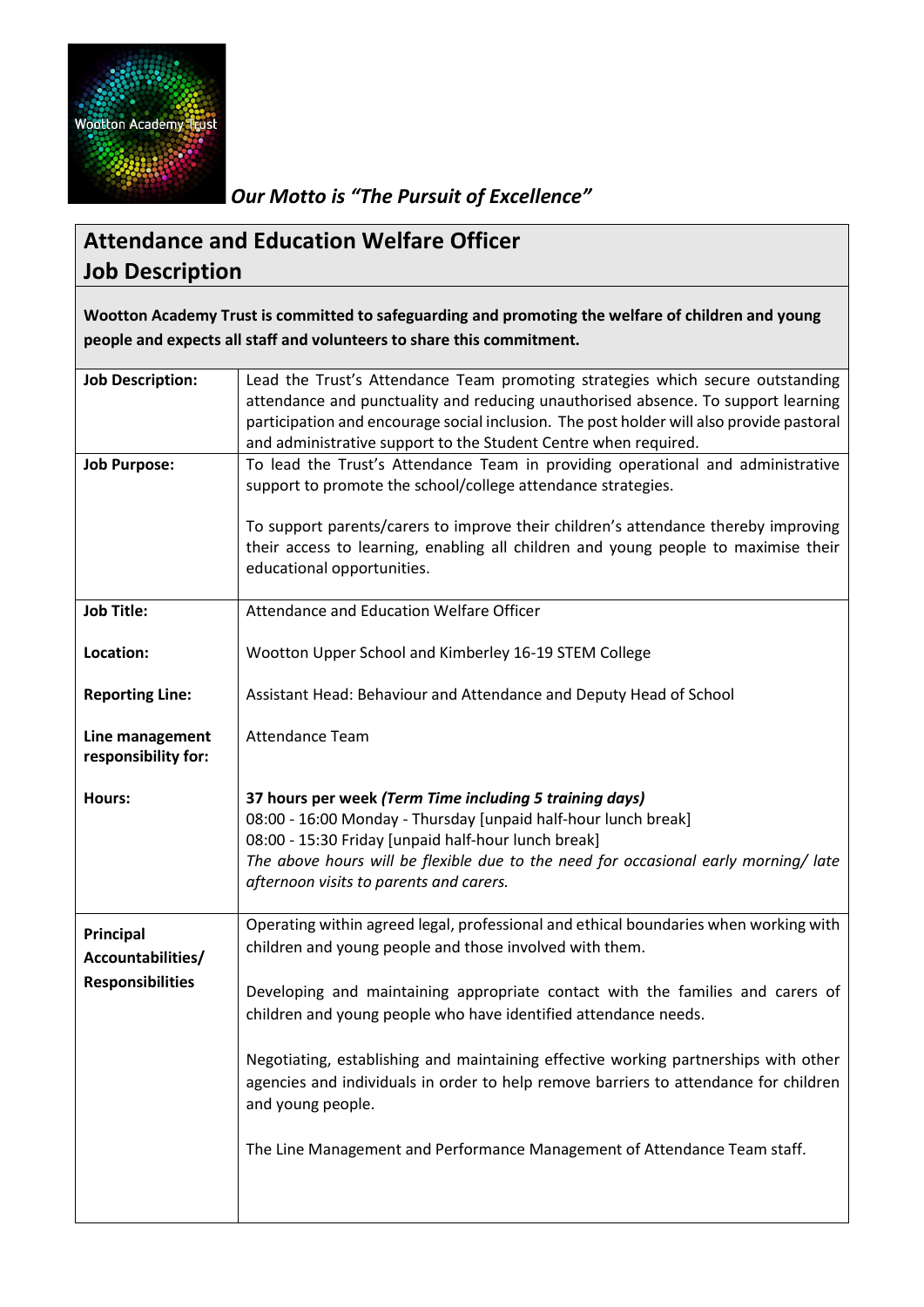| Line manage the Attendance team and work with them to:                                                                                                                                                                                                                                                                                                                                                                                                                                                                                                                                                                                                                                                                                                                                                                                                                                                                                                                                                                                                                                                                                                                                                                                                                                                                                                                                                                                                                                                                                                                                                               |  |  |
|----------------------------------------------------------------------------------------------------------------------------------------------------------------------------------------------------------------------------------------------------------------------------------------------------------------------------------------------------------------------------------------------------------------------------------------------------------------------------------------------------------------------------------------------------------------------------------------------------------------------------------------------------------------------------------------------------------------------------------------------------------------------------------------------------------------------------------------------------------------------------------------------------------------------------------------------------------------------------------------------------------------------------------------------------------------------------------------------------------------------------------------------------------------------------------------------------------------------------------------------------------------------------------------------------------------------------------------------------------------------------------------------------------------------------------------------------------------------------------------------------------------------------------------------------------------------------------------------------------------------|--|--|
| ensure registers are completed accurately, and attendance data is recorded<br>$\overline{\phantom{a}}$<br>accurately and in a timely manner.<br>maintain high quality communication with parents/carers on a day to day basis<br>with regard to absence and punctuality, aiming in particular to make contact<br>on the first day of a child's absence by telephone or text message and including<br>preparation letters to parents/carers regarding student absence in<br>consultation with form tutors.<br>produce appropriate absence and lateness reports and spreadsheets to<br>include analysis on SEN, ethnicity, gender and looked after children.<br>work with and support students whose attendance begins to fall to avoid them<br>becoming Persistent Absentees.<br>monitor the welfare of pupils through communication with students and<br>parents regarding their attendance, and monitor the return of students who<br>have been absent ensuring a smooth return by working collaboratively with<br>other staff. Ensure that accurate records are kept of all communication.<br>maintain pupil files to include new intake, current pupil files, CP files and<br>historic files. Produce and write contract letters as required.<br>ensure that a Free School Meal entitlement check is undertaken for all<br>$\overline{\phantom{a}}$<br>admissions to the Academy to ensure that the Free School Meal uptake<br>remains as high as possible.<br>Maintain records for free school meals, issue new forms and forms for<br>renewals. Ensure students and parents apply for their FSM entitlement and |  |  |
| provide support for completing the forms as required.                                                                                                                                                                                                                                                                                                                                                                                                                                                                                                                                                                                                                                                                                                                                                                                                                                                                                                                                                                                                                                                                                                                                                                                                                                                                                                                                                                                                                                                                                                                                                                |  |  |
| Liaise closely with the Education Welfare Service to ensure all appropriate actions are<br>in place to improve attendance.                                                                                                                                                                                                                                                                                                                                                                                                                                                                                                                                                                                                                                                                                                                                                                                                                                                                                                                                                                                                                                                                                                                                                                                                                                                                                                                                                                                                                                                                                           |  |  |
| To work closely with parents to identify why their child is not achieving full attendance.                                                                                                                                                                                                                                                                                                                                                                                                                                                                                                                                                                                                                                                                                                                                                                                                                                                                                                                                                                                                                                                                                                                                                                                                                                                                                                                                                                                                                                                                                                                           |  |  |
| Complete Early Help Assessments (EHAs) with families to access support as necessary.                                                                                                                                                                                                                                                                                                                                                                                                                                                                                                                                                                                                                                                                                                                                                                                                                                                                                                                                                                                                                                                                                                                                                                                                                                                                                                                                                                                                                                                                                                                                 |  |  |
| Complete home visits if necessary to support improved attendance.                                                                                                                                                                                                                                                                                                                                                                                                                                                                                                                                                                                                                                                                                                                                                                                                                                                                                                                                                                                                                                                                                                                                                                                                                                                                                                                                                                                                                                                                                                                                                    |  |  |
| Lead school wide attendance incentive schemes and administer as appropriate<br>Report attendance information to the Year Leaders in order that they can take<br>appropriate action with Form Tutors.                                                                                                                                                                                                                                                                                                                                                                                                                                                                                                                                                                                                                                                                                                                                                                                                                                                                                                                                                                                                                                                                                                                                                                                                                                                                                                                                                                                                                 |  |  |
| Liaise with parents regarding any pupil's medical needs, ensuring the information is<br>recorded and shared with the appropriate staff, checking termly on updates.                                                                                                                                                                                                                                                                                                                                                                                                                                                                                                                                                                                                                                                                                                                                                                                                                                                                                                                                                                                                                                                                                                                                                                                                                                                                                                                                                                                                                                                  |  |  |
| Meet with children who are Young Carers and providing support, understanding that<br>these pupils have specific barriers to attending school.                                                                                                                                                                                                                                                                                                                                                                                                                                                                                                                                                                                                                                                                                                                                                                                                                                                                                                                                                                                                                                                                                                                                                                                                                                                                                                                                                                                                                                                                        |  |  |
| Ensure that Health and Safety issues are properly understood and procedures<br>followed.                                                                                                                                                                                                                                                                                                                                                                                                                                                                                                                                                                                                                                                                                                                                                                                                                                                                                                                                                                                                                                                                                                                                                                                                                                                                                                                                                                                                                                                                                                                             |  |  |
| Ensure that all safeguarding policies and procedures are strictly adhered to.                                                                                                                                                                                                                                                                                                                                                                                                                                                                                                                                                                                                                                                                                                                                                                                                                                                                                                                                                                                                                                                                                                                                                                                                                                                                                                                                                                                                                                                                                                                                        |  |  |
| General<br>Wootton Academy Trust requires that all staff receive Safeguarding training, and have<br>read and strictly adhere to the Trust's Safeguarding & Child Protection Policy.                                                                                                                                                                                                                                                                                                                                                                                                                                                                                                                                                                                                                                                                                                                                                                                                                                                                                                                                                                                                                                                                                                                                                                                                                                                                                                                                                                                                                                  |  |  |
| To be responsible for promoting and safeguarding the welfare of children and for<br>raising any concerns in line with Trust procedures. To complete all statutory training.                                                                                                                                                                                                                                                                                                                                                                                                                                                                                                                                                                                                                                                                                                                                                                                                                                                                                                                                                                                                                                                                                                                                                                                                                                                                                                                                                                                                                                          |  |  |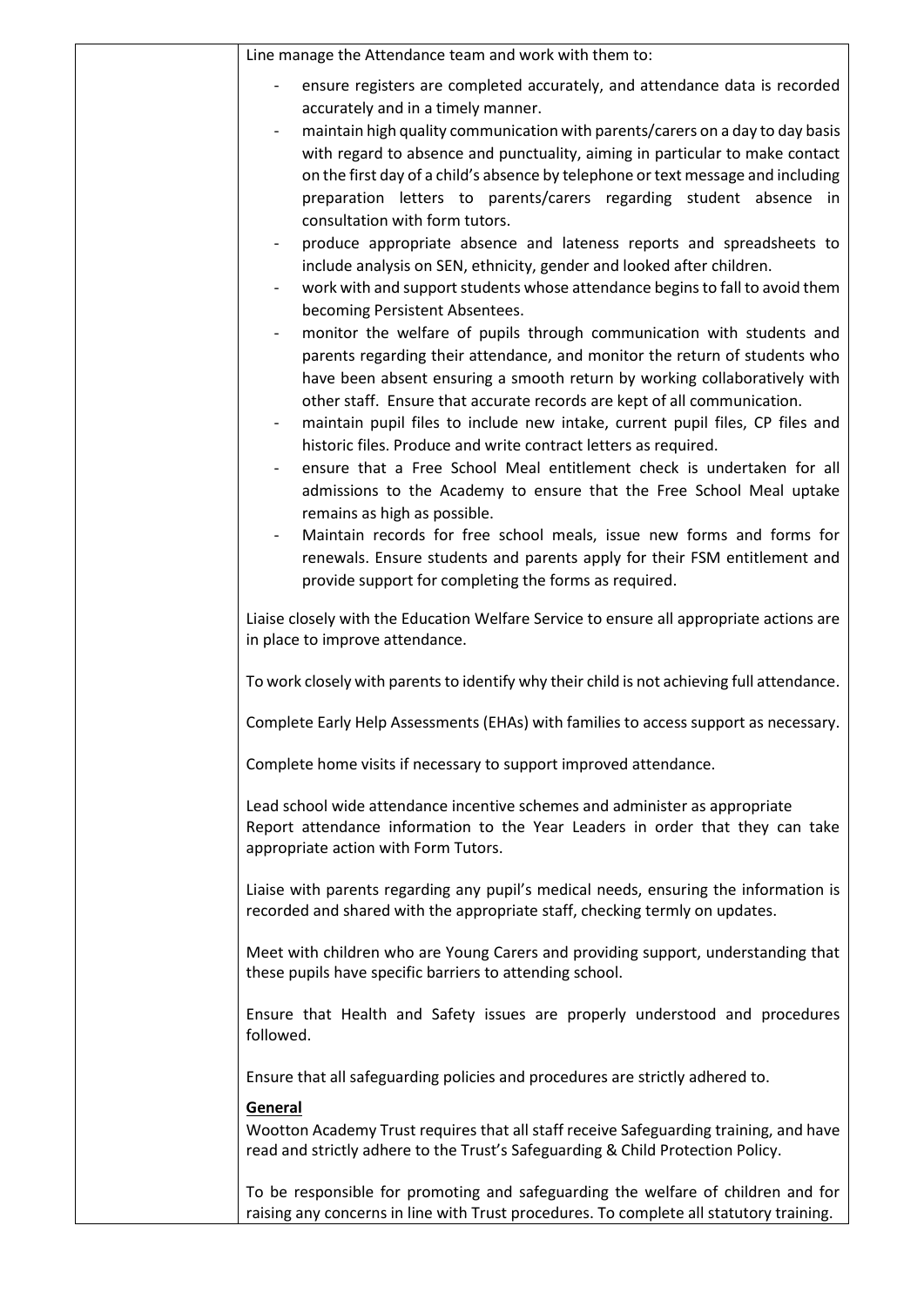| To be responsible for promoting British values, including tolerance and for challenging<br>any extremist views expressed by visitors, students or anybody else on the Wootton<br>Academy Trust's sites and away from the sites on school trips and visits. |
|------------------------------------------------------------------------------------------------------------------------------------------------------------------------------------------------------------------------------------------------------------|
| Maintain confidentiality at all times in respect of school related matters and to prevent<br>disclosure of confidential and sensitive information.                                                                                                         |
| To be responsible for following health and safety requirements in line with Trust policy<br>and procedures.                                                                                                                                                |
| Undertake further training as required for your areas of responsibility.                                                                                                                                                                                   |
| Undertake any other duties of a similar level and responsibility as may be required.                                                                                                                                                                       |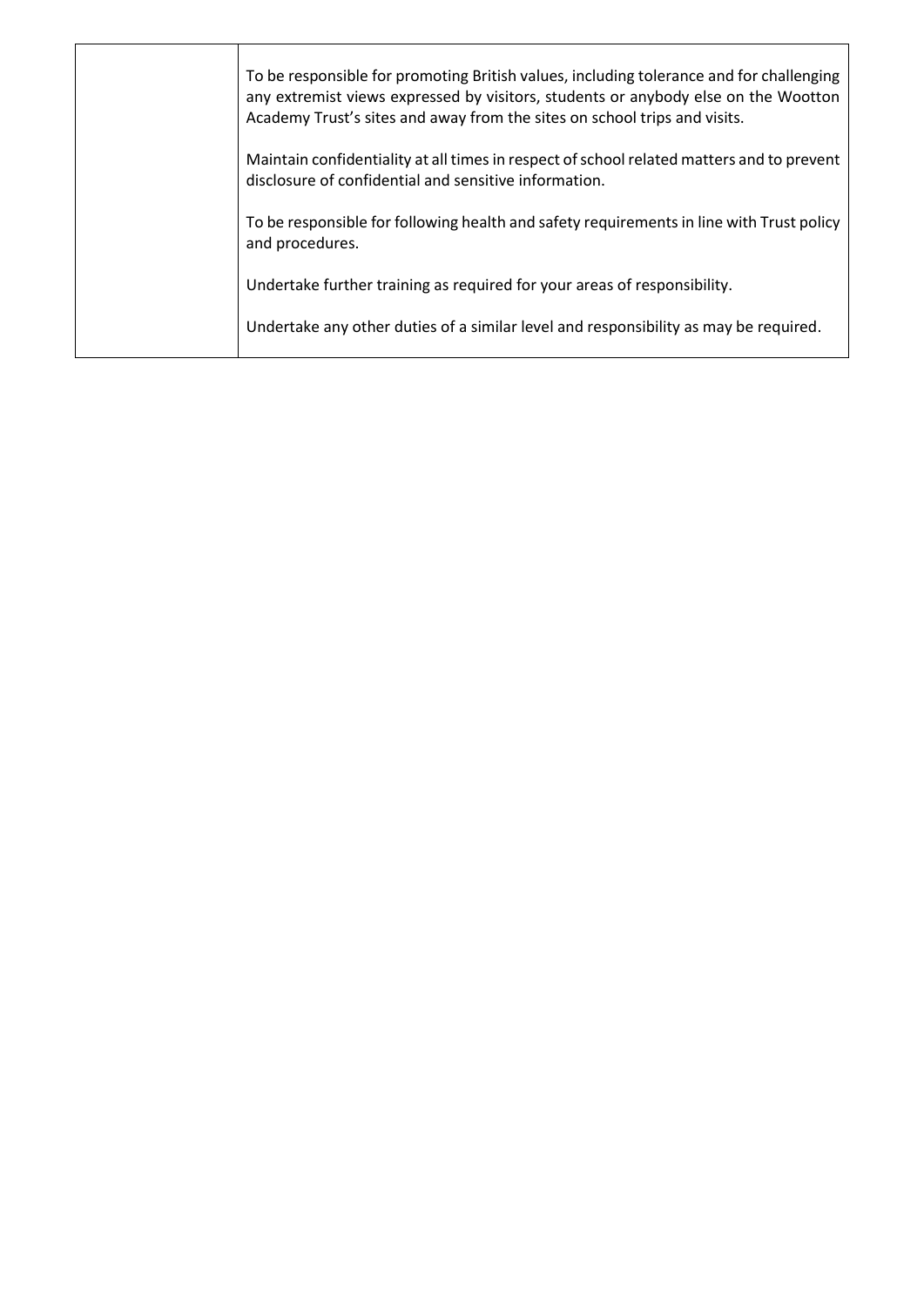

## *Our Motto is "The Pursuit of Excellence"*

| <b>Attendance and Education Welfare Officer</b><br><b>Person Specification</b> |                                                                                                                                                                                                                                                                                                                                                                                                                                                                                                                                                                                                                      |                                                                                                                                                                                                               |  |  |  |
|--------------------------------------------------------------------------------|----------------------------------------------------------------------------------------------------------------------------------------------------------------------------------------------------------------------------------------------------------------------------------------------------------------------------------------------------------------------------------------------------------------------------------------------------------------------------------------------------------------------------------------------------------------------------------------------------------------------|---------------------------------------------------------------------------------------------------------------------------------------------------------------------------------------------------------------|--|--|--|
|                                                                                | <b>Essential Criteria</b>                                                                                                                                                                                                                                                                                                                                                                                                                                                                                                                                                                                            | <b>Desirable Criteria</b>                                                                                                                                                                                     |  |  |  |
| <b>Qualifications</b>                                                          | Educated to Level 3 [A level equivalent] and<br>with a minimum of 5 GCSE passes A* to C<br>grades including English and Maths or<br>equivalent.<br>Evidence<br>of<br>continuous<br>professional<br>development.                                                                                                                                                                                                                                                                                                                                                                                                      | Level 4+ qualifications<br>Level 3 Child Safeguarding qualification<br>Trained First Aider or willingness to undertake<br>the training.<br>Trained Fire Marshall or willingness to<br>undertake the training. |  |  |  |
| <b>Experience</b>                                                              | Experience of using an education welfare,<br>social work or counselling approach to work<br>with parents/carers and children.<br>Experience of working in the education<br>system and in multi-agency settings.<br>Experience of working with children and<br>young people.                                                                                                                                                                                                                                                                                                                                          | Experience of working within a school/college<br>environment.                                                                                                                                                 |  |  |  |
| Knowledge &<br><b>Skills</b>                                                   | Knowledge of attendance process and<br>procedures and legal implications/actions<br>needed.<br>Ability to remain calm under pressure and<br>deadlines,<br>work<br>tight<br>managing<br>to<br>competing priorities.<br>Ability to work both independently and as<br>part of a team.<br>Methodical and accurate with strong<br>attention to detail.<br>Excellent communications skills and the<br>capacity to be approachable and helpful but<br>sufficiently robust to ensure compliance<br>with procedures.<br>Ability to form sound relationships with<br>colleagues<br>the<br>wider<br>school<br>and<br>community. | Knowledge of SIMS.<br>Awareness of a range of current issues<br>affecting young people and strategies to<br>address them.                                                                                     |  |  |  |